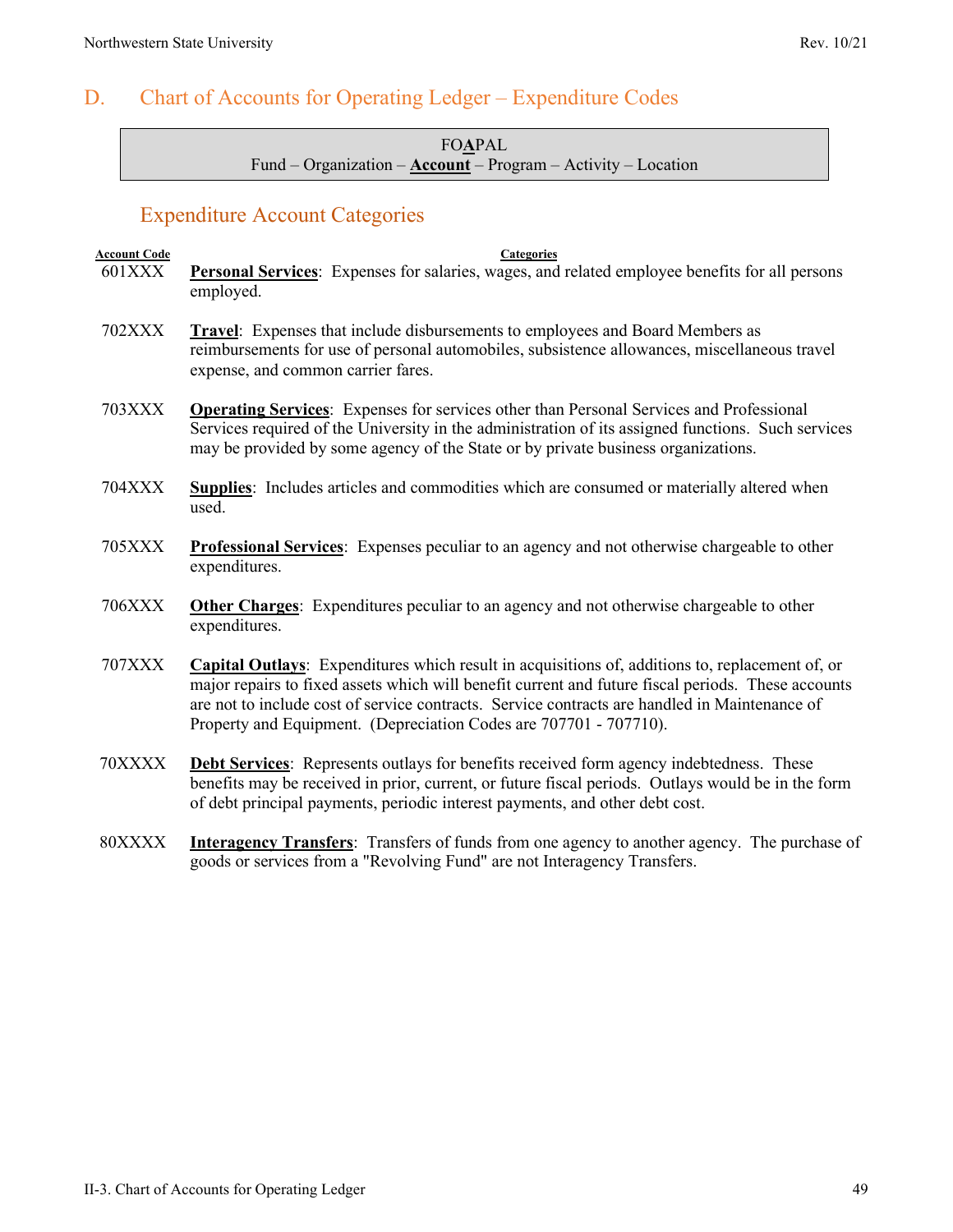# Expenditure Account Summaries

### **Personal Services**

| Unclassified Salaries           | [601001-601099] |
|---------------------------------|-----------------|
| Classified Salaries             | [601100-601199] |
| <i>Salaries</i>                 | [601001-601199] |
| Overtime                        | [601200-601299] |
| Termination                     | [601300-601399] |
| <b>Regular Salaries</b>         | [601001-601399] |
| Wages of Labor                  | [601400-601499] |
| Student Labor                   | [601500-601599] |
| Vehicle Allowance               | [601600-601699] |
| Other Compensation              | [601400-601699] |
| <b>Retirement Contributions</b> | [601700-601799] |
| <b>Other Contributions</b>      | [601800-601899] |
| <b>Related Benefits</b>         | [601700-601899] |
| Attrition                       | [601900-601999] |
| <b>Personal Services</b>        | [601000-601999] |

## **Operating Expenses**

### **Travel**

### **Operating Services**

| Advertising                         | [703001-703099] |
|-------------------------------------|-----------------|
| Printing                            | [703100-703199] |
| Insurance                           | [703200-703299] |
| Maintenance of Property & Equipment | [703300-703399] |
| Rentals                             | [703400-703499] |
| Dues and Subscription               | [703500-703599] |
| Postage and Delivery                | [703600-703699] |
| Telephone                           | [703700-703799] |
| Utilities                           | [703800-703899] |
| <b>Other Operating Services</b>     | [703900-703999] |
| <b>Operating Services</b>           | [703000-703999] |

| Travel                 | [702000-702999] |
|------------------------|-----------------|
| Out of State Travel    | [702500-702999] |
| $Board - O/S$          | [702900-702999] |
| Athletic $- O/S$       | [702700-702899] |
| Conferences $- O/S$    | [702600-702699] |
| Administrative $-$ O/S | [702501-702599] |
| <i>Instate Travel</i>  | [702001-702499] |
| $Board - I/S$          | [702400-702499] |
| Athletic $-$ I/S       | [702300-702399] |
| Conferences $-$ I/S    | [702100-702199] |
| Administrative $-1/S$  | 1702001-7020991 |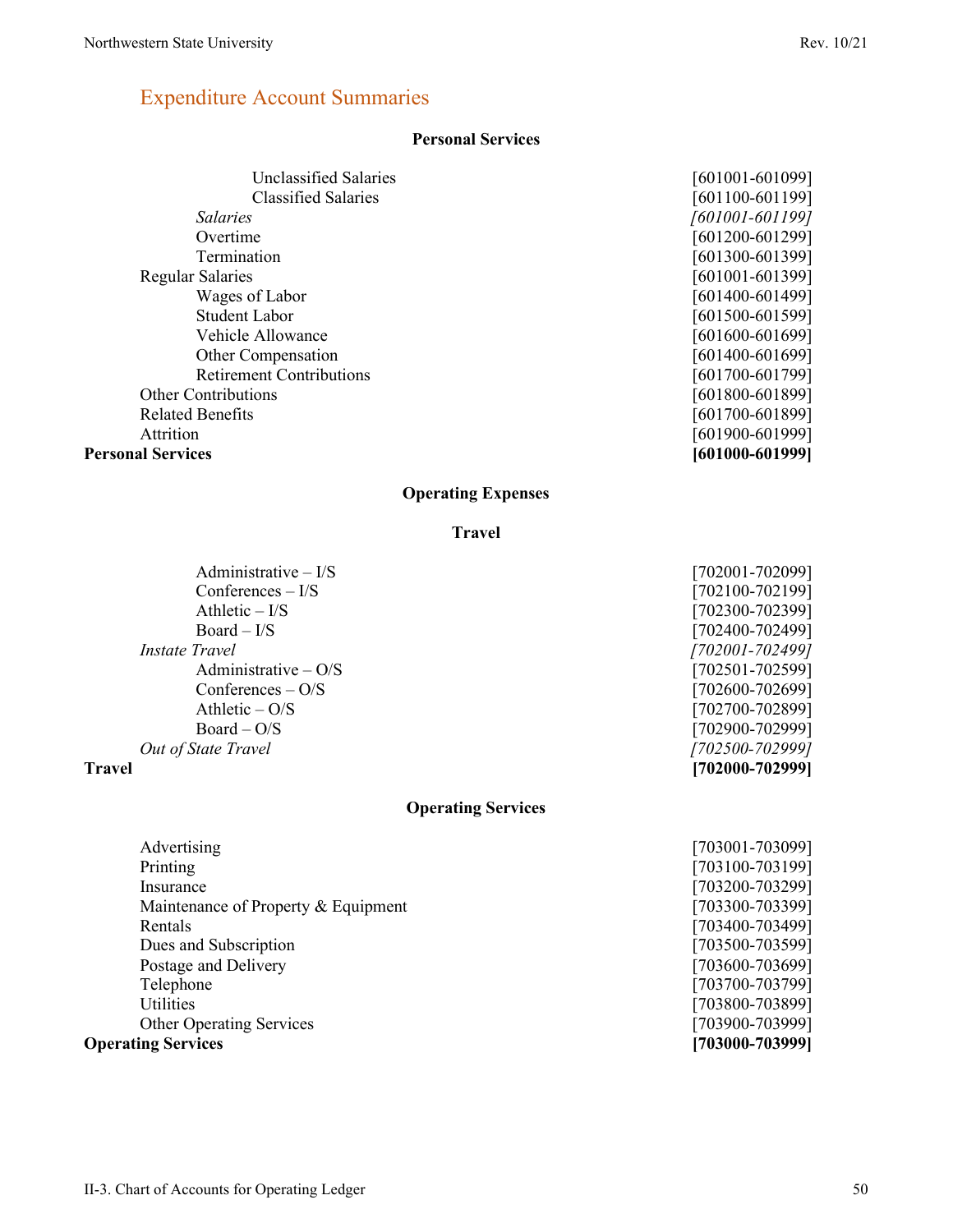# **Supplies**

| Office Supplies                                                        | [704001-704099] |
|------------------------------------------------------------------------|-----------------|
| Medical and Dental                                                     | [704100-704199] |
| Food                                                                   | [704200-704299] |
| Automotive                                                             | [704300-704399] |
| <b>Other Operating Supplies</b>                                        | [704400-704599] |
| Repair & Maintenance Supplies                                          | [704600-704799] |
| <b>Stores</b>                                                          | [704800-704999] |
| <b>Operating Supplies</b>                                              | [704100-704999] |
| <b>Supplies</b>                                                        | [704000-704999] |
|                                                                        |                 |
| <b>Operating Expenses (Travel, Operating Services, &amp; Supplies)</b> | [702000-704999] |
| <b>Professional Services</b>                                           |                 |
| Accounting & Auditing                                                  | [705001-705099] |
| Management Consulting                                                  | [705100-705199] |
| Engineering & Architectural                                            | [705200-705299] |
| Legal                                                                  | [705300-705399] |
| Medical                                                                | [705400-705499] |
| Veterinary                                                             | [705500-705599] |
| <b>Other Professional Services</b>                                     | [705600-705899] |
| Professional Travel                                                    | [705900-705999] |
| <b>Professional Services</b>                                           | [705000-705999] |
| <b>Other Charges</b>                                                   |                 |
| Reserved                                                               | [706001-706299] |
| <b>Business Charges</b>                                                | [706300-706599] |
| Student Aid                                                            | [706600-706699] |
| Loans & Other Aid Costs                                                | [706700-706899] |
| <b>Other Miscellaneous</b>                                             | [706900-706999] |
| <b>Other Charges</b>                                                   | [706300-706999] |
| <b>Capital Outlay</b>                                                  |                 |
| Land                                                                   | [707001-707099] |
| Building                                                               | [707100-707199] |

| <b>Capital Outlay</b>      | [707000-707899]     |
|----------------------------|---------------------|
| Major Repairs              | [707500-707899]     |
| Machinery and Equipment    | [707700-707899]     |
| Building                   | $[707600 - 707699]$ |
| Land Improvements          | [707500-707599]     |
| Acquisitions               | [707001-707499]     |
| Library Reference Material | [707400-707499]     |
| Machinery and Equipment    | [707200-707399]     |
| Building                   | 707100-7071991      |

# **Depreciation**

**Depreciation [707900-707999]**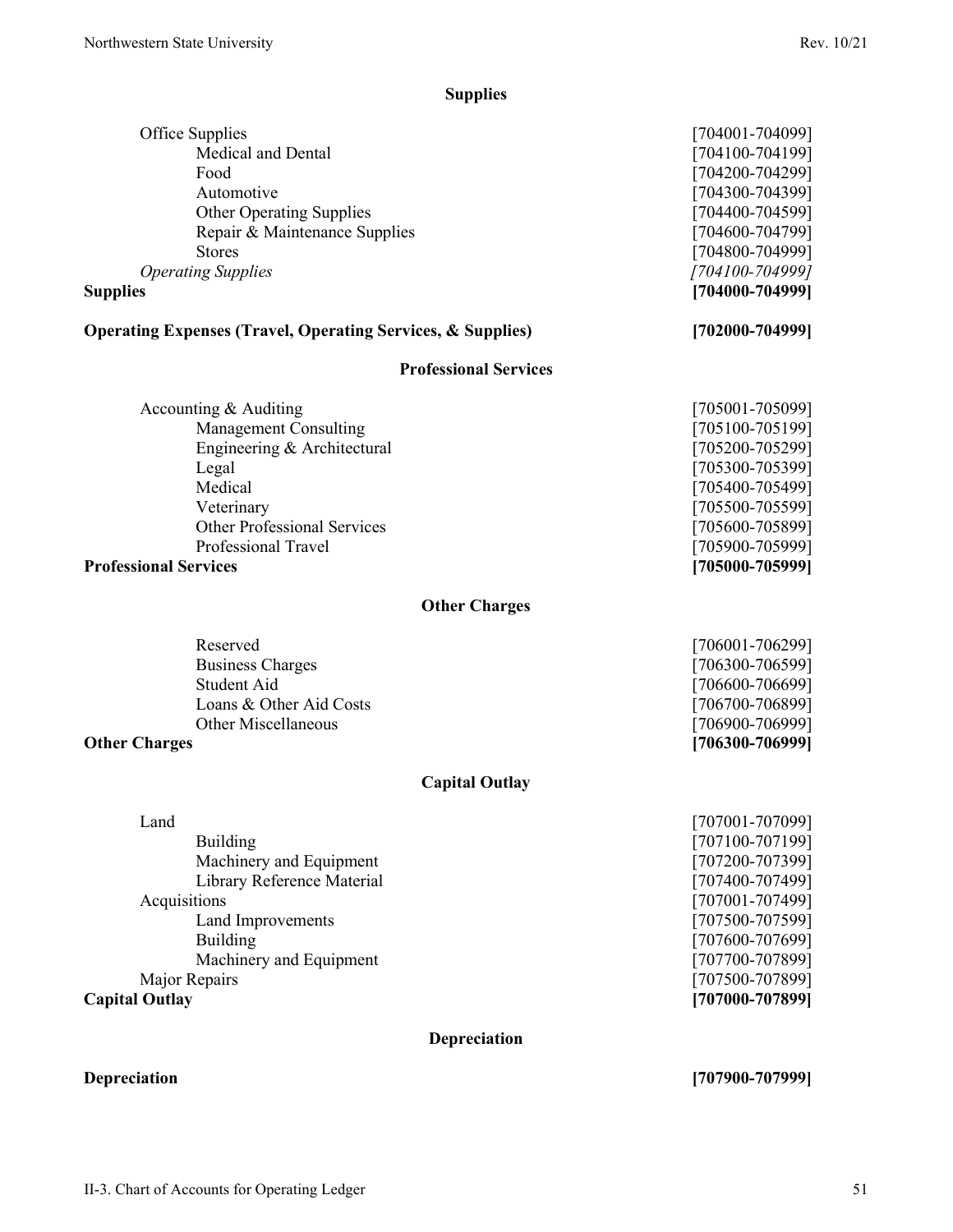### **Debt Service**

Principal [708001-708010] Interest [708011-708199] Reserve Requirement [708200-708299]<br>Related Charges [708300-708999]

# **Total Support Costs [702000-708999]**

**Interagency Transfer**

Transfer of Funds [809000-809999] **Interagency Transfer [809000-809999]**

### **Fund Additions/Fund Deductions**

Fund Additions [910000-959000] Fund Deductions [960000-969999]<br>dditions/Fund Deductions [9710000-969999] **Fund Additions/Fund Deductions** 

 $[708300 - 708999]$ **Debt Service [708000-708999]**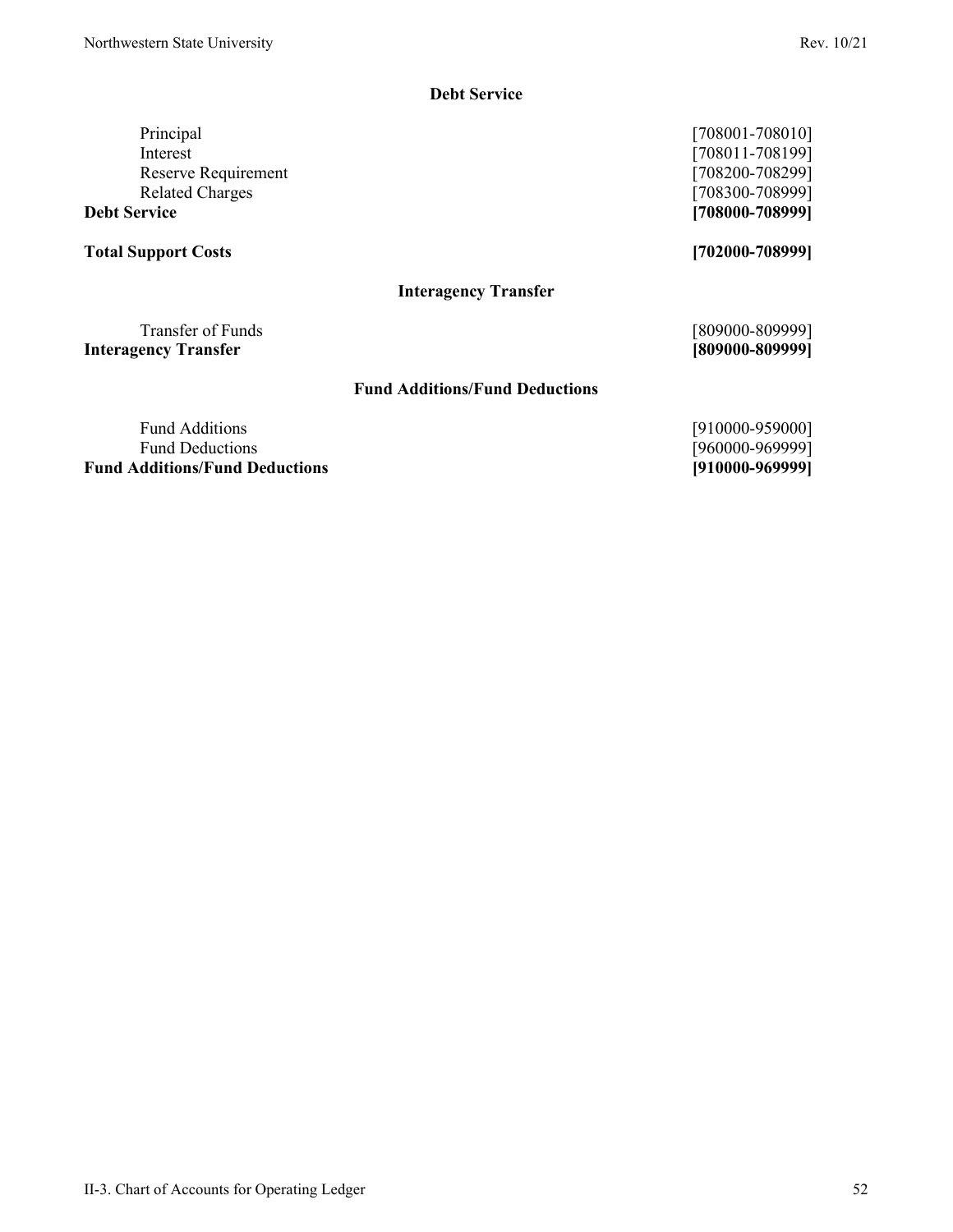# Expenditure Account Codes

| <b>Account Code</b>      | <b>Definition</b> |
|--------------------------|-------------------|
| <b>PERSONAL SERVICES</b> |                   |

**Salaries**: Expense for salaried employees, does not include related employee benefits and other compensation. **Regular**: Salaries paid to full-time or part-time employees hired on a continuing basis. Includes classified and unclassified employees' salaries, overtime and termination pay.

**Unclassified**: Includes all personnel that are not Classified Civil Service employees hired part-time or full-time. Includes Faculty, Academic and Non-Academic Administrative Officers, Professional Staff, Adjunct Instructors, Summer Faculty, Extra Services payments and Graduate Assistants.

### **9/10 Month Faculty**

| 601000                             | Personal Services - Budget ONLY                                                                                                                                                                                                                                                                                       |
|------------------------------------|-----------------------------------------------------------------------------------------------------------------------------------------------------------------------------------------------------------------------------------------------------------------------------------------------------------------------|
| 601011                             | 9/10 Month Instructional Faculty: Defined by the Board of Regents as; in the undergraduate area,<br>one FTE is equal to each twelve (12) semester credit hours taught; in the graduate area, one FTE is<br>equal to each nine (9) semester credit hours taught.                                                       |
| 601014                             | 9/10 Month Other - Faculty: Includes all other Faculty (employees with faculty rank) not defined as<br>instruction, research or administrative faculty. This category includes: librarians holding faculty<br>rank; any other faculty holding faculty rank not covered by any of the above 1011, 1012, and 1013.      |
| 12 Month Faculty                   |                                                                                                                                                                                                                                                                                                                       |
| 601031                             | 12/11 Month Instructional - Faculty: Instructional staff employed full-time for the entire year<br>whose major regular assignment is instruction. See Nine/Ten $(9/10)$ Month Instructional - Faculty<br>for allocation bases.                                                                                        |
| 601033                             | 12/11 Month Administrative - Faculty: Administrative faculty employed full-time for the entire year<br>whose assignments require primary (and major) responsibility for management of the institution, or<br>a customarily recognized department or subdivision thereof. Assignments require the performance          |
| 601034                             | of work directly related to management policies or general business operations. See Nine/Ten (9/10)<br>Month Administrative - Faculty for allocation basis.<br>12/11 Month Other - Faculty: Includes all other twelve/eleven (12/11) month faculty not defined as<br>instruction, research or administrative faculty. |
| <b>Summer Faculty</b>              |                                                                                                                                                                                                                                                                                                                       |
| 601041                             | Summer Faculty: Instructional faculty hired on a summer basis.                                                                                                                                                                                                                                                        |
| 601042                             | Summer Faculty Internet: Administrative or other non-teaching faculty or non-faculty hired on a<br>summer basis.                                                                                                                                                                                                      |
| <b>Adjunct Faculty/Instructors</b> |                                                                                                                                                                                                                                                                                                                       |
| 601050                             | Adjunct Instruction: Part-time temporary instructors hired on a load basis and paid on the last<br>working day of the month.                                                                                                                                                                                          |
| 601051                             | Adjunct Internet: Part-time temporary adjunct instructors hired on a load basis rather than a course<br>basis and paid on the last working day of the month.                                                                                                                                                          |
| 601052                             | Adjunct Summer: Part-time temporary instructors hired on a summer basis.                                                                                                                                                                                                                                              |
| <b>Non-Credit Presenters</b>       |                                                                                                                                                                                                                                                                                                                       |
| 601053                             | Non-Credit Presenter: Part-time temporary noncredit hour presenters/instructors hired on an<br>irregular basis.                                                                                                                                                                                                       |

### **Extra Services**

| 601060 | Extra Services - Instruction: Payment for the performance of "extra duties" for teaching activities on |
|--------|--------------------------------------------------------------------------------------------------------|
|        | a credit basis.                                                                                        |
| 601062 | Extra Services - Other: Payment for the performance of "extra duties" which do not involve teaching    |
|        | activities on a credit or noncredit basis.                                                             |

### **Cooperating/Supervising Teacher**

601076 Supervising Teachers: Stipends paid to NSU Laboratory School teachers.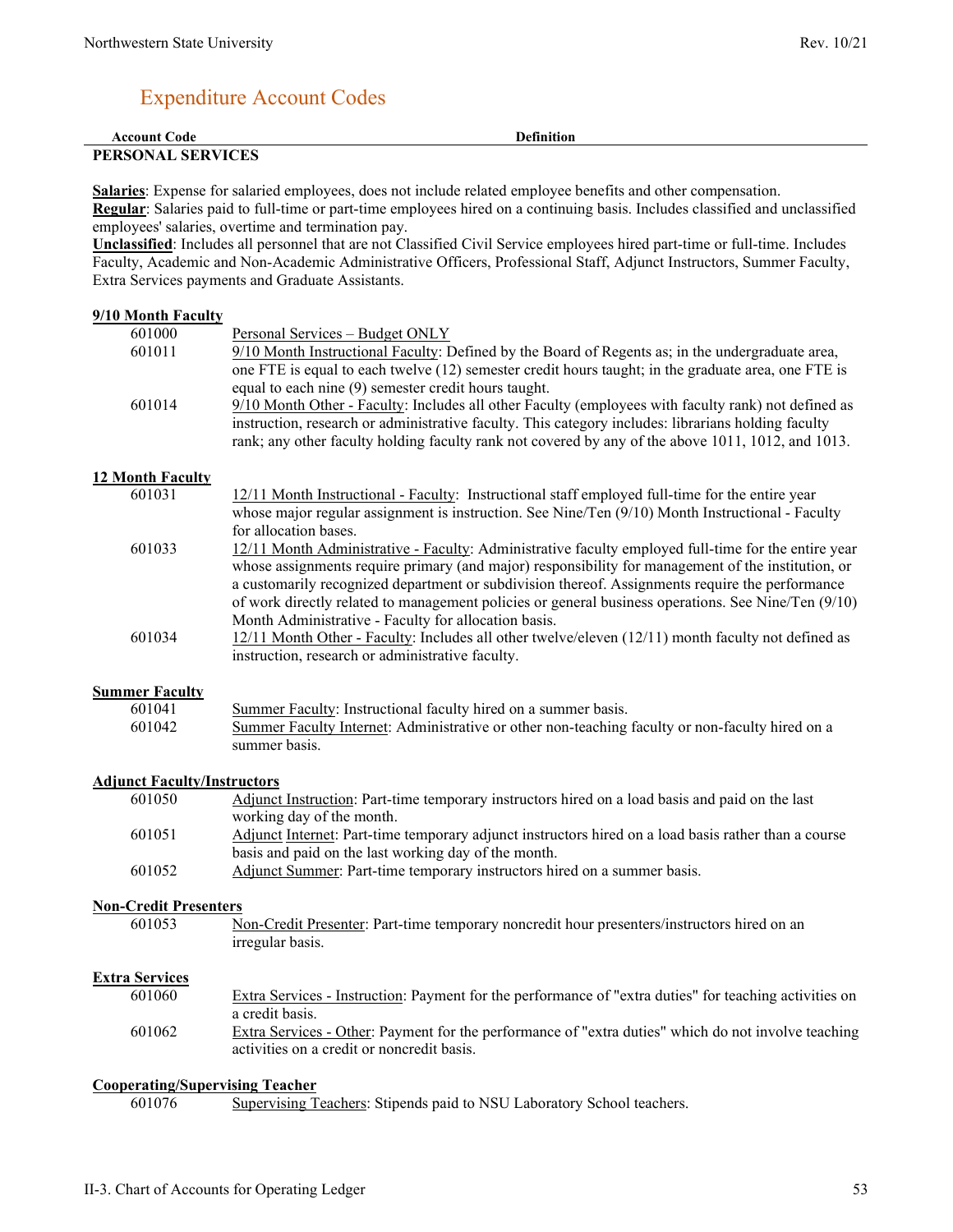| <b>Account Code</b>        | <b>Definition</b>                                                                                                                                                                                                                                                                                       |
|----------------------------|---------------------------------------------------------------------------------------------------------------------------------------------------------------------------------------------------------------------------------------------------------------------------------------------------------|
| <b>Graduate Assistants</b> |                                                                                                                                                                                                                                                                                                         |
| 601084                     | Graduate Assistant: Graduate Assistants employed to assist instruction, research, e-laboratories, or<br>in related areas of administration.                                                                                                                                                             |
| <b>Other Unclassified</b>  |                                                                                                                                                                                                                                                                                                         |
| 601090                     | 12/11/10 Month Unclassified: A member of college or university personnel, non-faculty, hired on a<br>12/11/10 month basis whose job responsibilities are considered professional and therefore not<br>classified.                                                                                       |
| 601094                     | Foundation Supplement: Payments made through NSU Foundation for supplements to income,<br>including housing, cell phones, and vehicle allowances.                                                                                                                                                       |
| 601095                     | Salary Contingency: Salary contingency allocation. (Business Office Use Only).                                                                                                                                                                                                                          |
|                            |                                                                                                                                                                                                                                                                                                         |
| 601110                     | Classified: Includes all personnel whose job is classified in accordance with State Civil Service Commission.<br>Classified: Full-time and part-time classified employee hired on a continuing basis.                                                                                                   |
| Overtime:                  |                                                                                                                                                                                                                                                                                                         |
| 601210                     |                                                                                                                                                                                                                                                                                                         |
|                            | Overtime 1.5 - Classified: Payment to full-time or part-time classified employees hired on a<br>continuing basis at time and one half of the employees' regular hourly rate for duties performed in<br>excess of regular working hours, in accordance with Civil Service regulations and FLSA.          |
| 601211                     | Overtime 1.0 – Classified: Payment to full-time or part-time classified employees hired on a<br>continuing basis at the employees' regular hourly rate for duties performed outside of regular work<br>hours, in accordance with Civil Service regulations and FLSA.                                    |
| 601220                     | Overtime 1.5 – Unclassified: Payment to full-time or part-time unclassified employees hired on a<br>continuing basis at time and one half of the employees' regular hourly rate for duties performed in                                                                                                 |
| 601221                     | excess of regular working hours, in accordance with FLSA.<br>Overtime 1.0 - Unclassified: Payment to full-time or part-time unclassified employees hired on a<br>continuing basis at the employees' regular hourly rate for duties performed outside of regular work<br>hours, in accordance with FLSA. |
|                            | <b>Termination Pay</b> : Termination payment made to a full-time or part-time employee hired on a continuing basis. Includes                                                                                                                                                                            |
|                            | provisions for classified and unclassified employees.                                                                                                                                                                                                                                                   |
| 601310                     | Termination Pay - Annual Leave: Payment for up to 300 hours of annual leave accrued while                                                                                                                                                                                                               |
| 601320                     | employed and paid at the time of termination or retirement.<br>Termination Pay - Sick Leave: Payment for up to 200 hours of sick leave accrued while employed                                                                                                                                           |
|                            | and paid at the time of retirement. (Includes compensation of faculty and non-faculty).                                                                                                                                                                                                                 |
|                            | <b>Other Compensation:</b> Compensation made to employees hired on an irregular, seasonal basis.                                                                                                                                                                                                        |
|                            | Wages of Labor: Payments to a casual, seasonal, or temporary employee hired on an irregular basis.                                                                                                                                                                                                      |
| 601410                     | Wages of Labor: Compensation for non-student employees appointed for less than 180 consecutive                                                                                                                                                                                                          |
|                            | days, single or multiple appointments, in accordance with Civil Service regulations.                                                                                                                                                                                                                    |
|                            |                                                                                                                                                                                                                                                                                                         |
|                            | Student Labor: Compensation for students hired as student labor, not wages of labor.                                                                                                                                                                                                                    |
| 601510                     | Student Labor - Regular: Compensation for student labor not employed under the College Work                                                                                                                                                                                                             |
|                            | Study Program.                                                                                                                                                                                                                                                                                          |
| 601520                     | Student Labor – College Work Study: Compensation for student labor employed on campus under<br>the College Work Study Program.                                                                                                                                                                          |
| 601530                     | Student Labor – College Work Study Community Service: Compensation for student labor<br>employed in off-campus community service jobs under the Federal College Work Study Program.                                                                                                                     |
| 601540                     | Student Labor – Differential Pay: Compensation for Student labor not employed under the College<br>Work Study Program, and for which a differential rate of pay is given.                                                                                                                               |
|                            |                                                                                                                                                                                                                                                                                                         |
| 601611                     | Vehicle Allowance: Allowance for vehicle use.<br>Vehicle Allowance                                                                                                                                                                                                                                      |
|                            | Related Benefits: Employer's contribution for retirement benefits, group insurance, etc.                                                                                                                                                                                                                |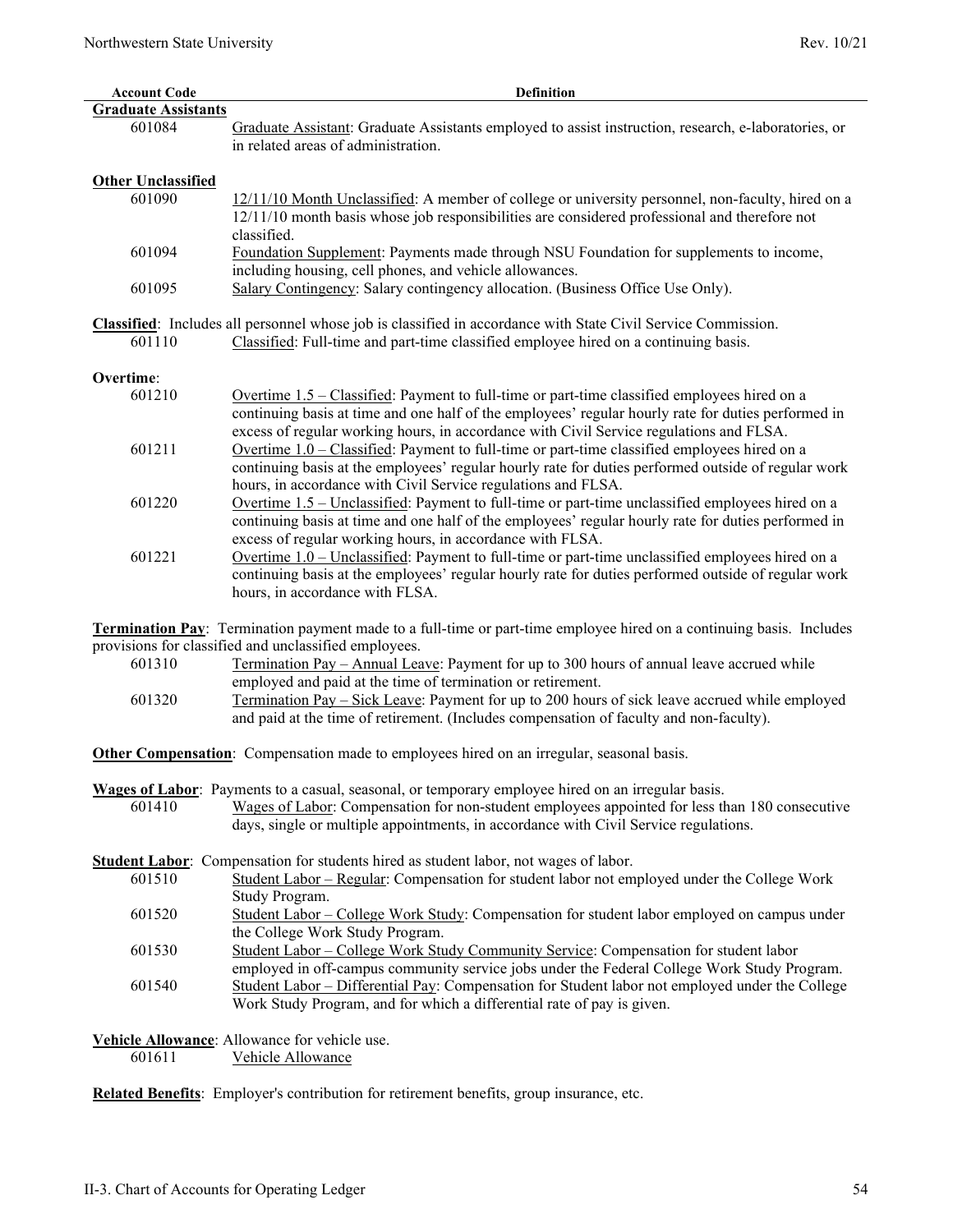| <b>Account Code</b>                          | Definition                                                                                                                                                                                                                                                                                    |
|----------------------------------------------|-----------------------------------------------------------------------------------------------------------------------------------------------------------------------------------------------------------------------------------------------------------------------------------------------|
|                                              | Retirement Contributions: Employer's contribution to retirement plans.                                                                                                                                                                                                                        |
| 601710                                       | State Employees Retirement Contribution: Employer's contribution for retirement of a state<br>employee under the "State Employees' Retirement System", other than school employees, teachers,<br>school lunch employees, and other covered under special retirement plans or social security. |
| 601720                                       | Teachers' Retirement Contribution: Employer's contribution for retirement of a teacher in the "State<br>Teachers' Retirement System". Note: Does not include teachers in certain universities and other<br>institutions having special retirement system of their own.                        |
| 601721                                       | ORP Contribution: Employer's contribution for retirement in the Optional Retirement Plan                                                                                                                                                                                                      |
| 601722                                       | K12 Contribution: Employer's contribution for retirement in the K12 Retirement Plan                                                                                                                                                                                                           |
| 601730                                       | FICA Tax: Employer's contribution for FICA.                                                                                                                                                                                                                                                   |
| 601740                                       | Medicare Tax: Employer's contribution for Medicate Tax.                                                                                                                                                                                                                                       |
|                                              | Other Contributions: Employer's contribution to other than retirement plans.                                                                                                                                                                                                                  |
| 601810                                       | Unemployment Benefits: Agency assessment for state self-insurance to pay unemployment benefits.                                                                                                                                                                                               |
|                                              |                                                                                                                                                                                                                                                                                               |
| <b>Group Insurance:</b>                      |                                                                                                                                                                                                                                                                                               |
| 601821                                       | Health Insurance: Employer's contribution to employee group health insurance.                                                                                                                                                                                                                 |
| 601822                                       | Life Insurance: Employer's contribution to employee group life insurance.                                                                                                                                                                                                                     |
| 601825                                       | Retirees' Group Health Insurance: Employer's contribution to retirees' group health insurance.                                                                                                                                                                                                |
| 601826                                       | Retirees' Group Life Insurance: Employer's contribution to retirees' group life insurance.                                                                                                                                                                                                    |
|                                              | <b>Faculty/Staff and Dependent Fee Exemption:</b>                                                                                                                                                                                                                                             |
| 601898                                       | Benefits Contingency: Benefits contingency allocation. (Business Office Use Only).                                                                                                                                                                                                            |
|                                              |                                                                                                                                                                                                                                                                                               |
| <b>Attrition:</b> Personal Services Savings. |                                                                                                                                                                                                                                                                                               |
| 601910                                       | Attrition – Classified: The estimated Personal Services not expended because of attrition. (Business                                                                                                                                                                                          |
|                                              | Office Use Only).                                                                                                                                                                                                                                                                             |
| 601911                                       | Attrition 9 Month Faculty: The estimated Personal Services not expended because of attrition.<br>(Business Office Use Only).                                                                                                                                                                  |
| 601913                                       | Attrition 11/12 Month Faculty: The estimated Personal Services not expended because of attrition.<br>(Business Office Use Only).                                                                                                                                                              |
| 601919                                       | Attrition - Unclassified: The estimated Personal Services not expended because of attrition.<br>(Business Office Use Only).                                                                                                                                                                   |
| 601932                                       | Attrition – Overtime: The estimated Personal Services not expended because of attrition. (Business<br>Office Use Only).                                                                                                                                                                       |
| 601933                                       | Attrition – Term Pay: The estimated Personal Services not expended because of attrition. (Business<br>Office Use Only).                                                                                                                                                                       |
| 601941                                       | Attrition - Summer Faculty: The estimated Personal Services not expended because of attrition.<br>(Business Office Use Only).                                                                                                                                                                 |
| 601942                                       | Attrition – Other: The estimated Personal Services not expended because of attrition. (Business<br>Office Use Only).                                                                                                                                                                          |
| 601944                                       | Attrition – Wages: The estimated Personal Services not expended because of attrition. (Business<br>Office Use Only).                                                                                                                                                                          |
| 601945                                       | Attrition - Student Labor: The estimated Personal Services not expended because of attrition.<br>(Business Office Use Only).                                                                                                                                                                  |
| 601948                                       | Attrition - Graduate Assistants: The estimated Personal Services not expended because of attrition.<br>(Business Office Use Only).                                                                                                                                                            |
| 601950                                       | Attrition - State Employees Retirement: The estimated Personal Services not expended because of<br>attrition. (Business Office Use Only).                                                                                                                                                     |
| 601951                                       | Attrition - Other Benefits: The estimated Personal Services not expended because of attrition.<br>(Business Office Use Only).                                                                                                                                                                 |
| 601952                                       | Attrition - Teacher Retirement: The estimated Personal Services not expended because of attrition.<br>(Business Office Use Only).                                                                                                                                                             |
| 601953                                       | Attrition – FICA: The estimated Personal Services not expended because of attrition. (Business                                                                                                                                                                                                |
| 601954                                       | Office Use Only).<br>Attrition - Medicare: The estimated Personal Services not expended because of attrition. (Business                                                                                                                                                                       |
| 601960                                       | Office Use Only).<br>Attrition - Health Insurance                                                                                                                                                                                                                                             |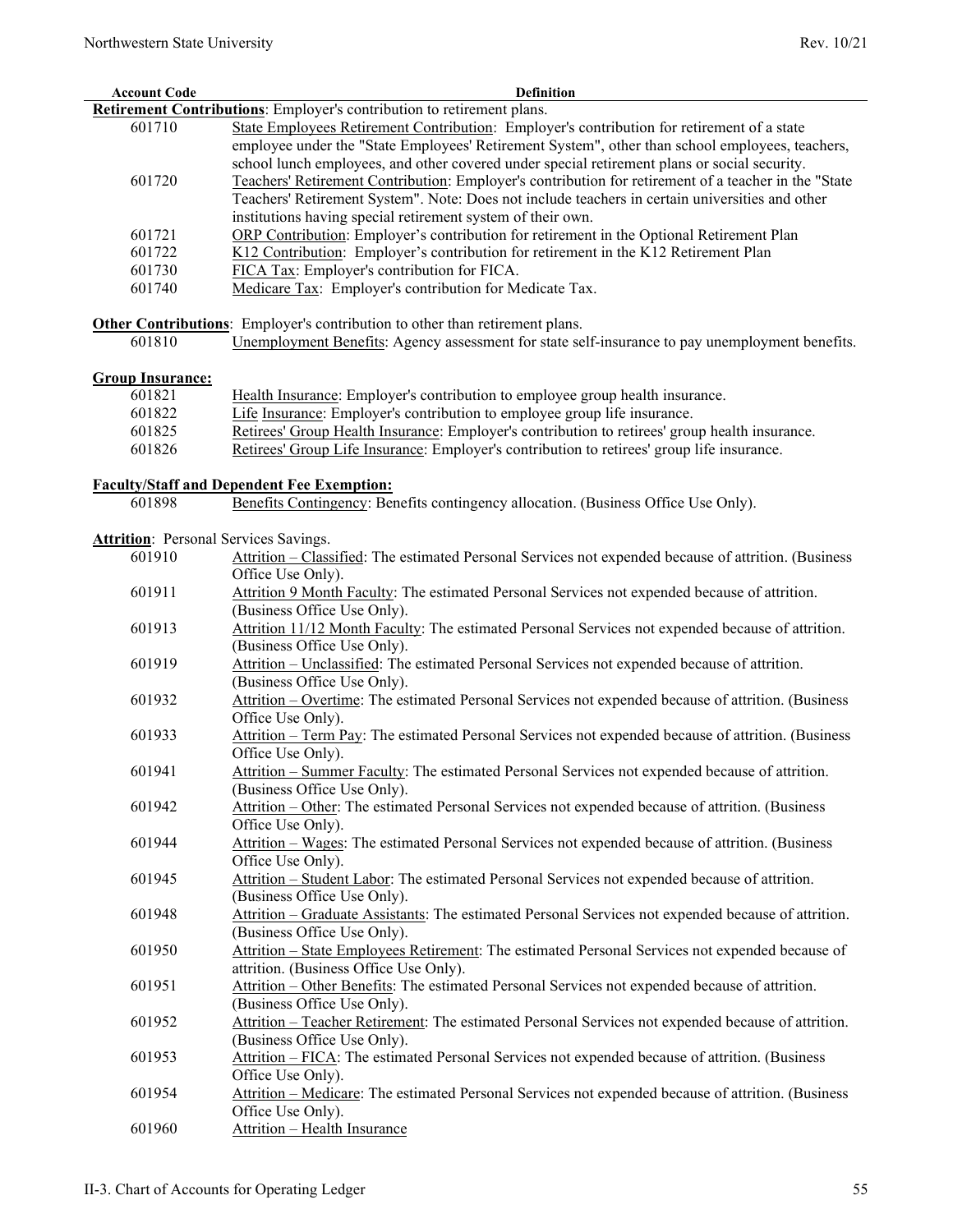| <b>Account Code</b>        | <b>Definition</b>                                                                                                   |
|----------------------------|---------------------------------------------------------------------------------------------------------------------|
| 601961                     | Attrition - Life Insurance                                                                                          |
|                            |                                                                                                                     |
| <b>Travel:</b>             |                                                                                                                     |
| 702010                     | <b>Administrative --------------------------</b> Travel expenses for travel within the borders of Louisiana for the |
|                            | University President and Vice-Presidents. (Not to include conference and convention expenses)                       |
| 702110                     | <b>Conferences ------ I/S:</b> Travel expenses for travel within the borders of Louisiana incurred by all           |
|                            | state employees attending conferences, conventions, schools, seminars, training courses, etc.                       |
| 702210                     | Field Travel -----I/S: Travel expenses for travel within the borders of Louisiana incurred by                       |
|                            | University employees or prospective employees.                                                                      |
| 702510                     | Administrative ----- O/S: Travel expenses for travel outside the borders of Louisiana for the                       |
|                            | University President and Vice-Presidents. (Not to include conference and convention expenses)                       |
| 702610                     | Conferences ----- O/S: Travel expenses for travel outside the borders of Louisiana incurred by all                  |
|                            | state employees attending conferences, conventions, schools, seminars, training courses, etc.                       |
| 702710                     | Field Travel ----- O/S: Travel expenses for travel outside the borders of Louisiana incurred by                     |
|                            | University employees or prospective employees.                                                                      |
| 702720                     | <b>International Travel:</b> Travel expenses for travel outside the borders of the United States.                   |
|                            |                                                                                                                     |
|                            | <b>Athletic Travel:</b>                                                                                             |
| 702310                     | Athletic - Staff ----- I/S: Staff travel for other than recruiting within the borders of Louisiana.                 |
| 702320                     | Athletic - Recruiting - Staff ----- I/S: Staff travel for the purpose of recruiting within the borders of           |
|                            | Louisiana.                                                                                                          |
| 702330                     | <b>Athletic - Recruiting - Prospect ----- I/S:</b> Prospect travel for purposes of recruiting within the            |
|                            | borders of Louisiana.                                                                                               |
| 702340                     | <b>Athletic - Team ----- I/S:</b> Team travel within the borders of Louisiana.                                      |
| 702810                     | Athletic - Staff ----- O/S: Staff travel for other than recruiting outside the borders of Louisiana.                |
| 702820                     | Athletic - Recruiting - Staff ----- O/S: Staff travel for the purpose of recruiting outside the borders             |
|                            | of Louisiana.                                                                                                       |
| 702830                     | Athletic - Recruiting - Prospect ----- O/S: Prospect travel for purposes of recruiting outside the                  |
|                            | borders of Louisiana.                                                                                               |
| 702840                     | Athletic - Team ----- O/S: Team travel outside the borders of Louisiana.                                            |
|                            |                                                                                                                     |
| <b>Operating Services:</b> |                                                                                                                     |
| 703010                     | Advertising: Expenses for advertising space in newspapers and periodicals, television and radio                     |
|                            | commercials, promotional contracts and recruiting.                                                                  |
| 703012                     | <b>Advertising - Electronic Learning:</b> Electronic Learning advertising space. (TRED and External                 |
|                            | <b>Affairs Use Only)</b>                                                                                            |
| 703110                     | <b>Printing Collections - Control:</b> University Printing Collections for University Printing requisitions         |
|                            | (credit)                                                                                                            |
| 703116                     | <b>Printing:</b> Expenses for all printing and reproduction charges to include postcards, posters,                  |
|                            | brochures, flyers, leaflets, etc.                                                                                   |
| 703120                     | Binding: Binding charges, contractual or otherwise.                                                                 |
| 703205                     | <b>Insurance - Athletics:</b> Nonmandatory insurance for students participating in intercollegiate sports           |
|                            | activities or spirit groups, i.e., cheerleading, band, etc.                                                         |
| 703210                     | Insurance: Expenses for surety bonds and insurance including Workman's Compensation                                 |
|                            | payments. (Does not include group life insurance or unemployment benefits)                                          |
| 703320                     | Maintenance of Equipment: Service contracts, repairs to and maintenance of property and                             |
|                            | equipment performed by an outside agent.                                                                            |
| 703331                     | Maintenance - Data Proc - IT: Expenditures incurred in the support and preservation of software                     |
|                            | for data processing equipment. Should include software support and enhancements expenditures                        |
|                            | paid to vendors.                                                                                                    |
| 703340                     | Maintenance of Buildings: Maintenance and minor repair to buildings performed by an outside                         |
|                            | agent or agency.                                                                                                    |
| 703350                     | <b>Maintenance of Grounds:</b> Maintenance of grounds performed by an outside agent or agency.                      |
| 703361                     | <b>Custodial Services:</b> Charges for custodial services.                                                          |
| 703365                     | Facility Use Allocation: Charges and credits for facility use allocation (Intercollegiate Athletics).               |
| 703410                     | Rentals: Expenses for building, land, automobile, and equipment rentals.                                            |
| 703511                     | <b>Dues &amp; Subscriptions:</b> Expenses for memberships in professional organizations and for                     |
|                            | subscriptions to periodicals, journals and newspapers.                                                              |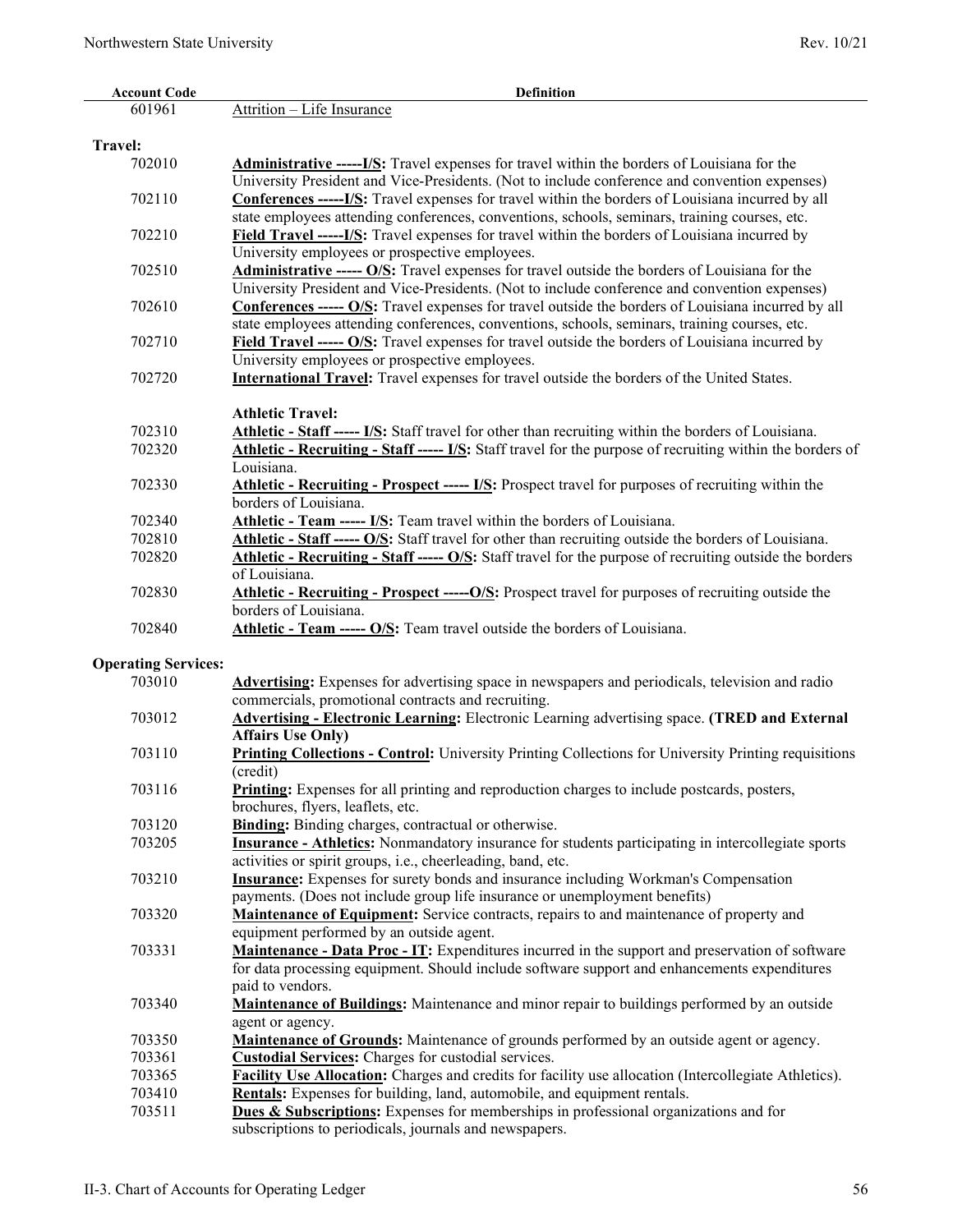| <b>Account Code</b> | <b>Definition</b>                                                                                         |
|---------------------|-----------------------------------------------------------------------------------------------------------|
| 703513              | License Fees: Expenses for taping license, broadcasting fees, etc.                                        |
| 703514              | Webinar/On-Line Conference Fees: Expenses for webinar fees/ registration for virtual                      |
|                     | conferences, meetings, workshops, training courses, etc where no travel is involved.                      |
| 703610              | <b>Postage/Freight:</b> Expenses for postage including UPS, FedEx, etc.                                   |
| 703711              | Telephones: Expenses for telephone and fax charges and all associated network charges. (Does not          |
|                     | include wireless charges)                                                                                 |
| 703726              | Wireless Services: Charges for cellular telephone service; wireless internet and pagers.                  |
| 703810              | Utilities - Gas: Natural gas charges.                                                                     |
|                     |                                                                                                           |
| 703820              | Utilities - Sewage: Sewage charges.                                                                       |
| 703830              | Utilities - Water: Water charges.                                                                         |
| 703840              | Utilities - Electricity: Electric charges.                                                                |
| 703940              | Bank Fees & Related Charges: Bank charges, credit card discounts and credit card expenses<br>recovered.   |
| 703990              | Misc Operating Services: Charges for services performed by a non-budgeted state agency or                 |
|                     | private business organization that cannot be classified into specific accounts in Operating Services.     |
| 703991              | <b>Operating Services Allocations:</b> Allocations for maintenance and security. (Business Office Use     |
|                     | Only)                                                                                                     |
| 703999              |                                                                                                           |
|                     | <b>Operating Services - Contingency:</b> Support cost contingency. (Business Office Use Only)             |
|                     |                                                                                                           |
| <b>Supplies:</b>    |                                                                                                           |
| 704010              | <b>Office Supplies:</b> Expenses for supplies used in the operation of an office. Examples include paper, |
|                     | pencils, staples, small items of office equipment, etc.                                                   |
| 704110              | Medical & Dental: Expenses for items used in medical care treatment of sick or injured. Common            |
|                     | examples are first aid kits, drugs, medical laboratory supplies, veterinary supplies, etc.                |
| 704210              | Food Special Meals - Group: In accordance with the university policy and procedures and PPM 49            |
|                     | (State General Travel Regulations) meals for permissible occasions when there is extraordinary            |
|                     | courtesy or necessity to serve several people, such as banquets, rallies, student receptions, fee based   |
|                     | workshops, etc.                                                                                           |
| 704211              | Food Special Meals - Individual: In accordance with the university policy and procedures and              |
|                     | PPM 49 (State General Travel Regulations) meals for permissible occasions when there is                   |
|                     | extraordinary courtesy or necessity to serve individual participants, such as guest lecturers, visiting   |
|                     | scholars, dignitaries, candidates for employment, etc.                                                    |
| 704225              | Food: Purchases of food items that do not require a special meals document. For example: food             |
|                     | purchases for labs, classrooms, etc.                                                                      |
| 704310              | <b>Motor Pool - Collections:</b> University Motor Pool Collections (Business Office Use Only)             |
|                     |                                                                                                           |
| 704321              | Automotive: Expenses for fuel, oil, lubricants, tires and batteries for State automobiles, trucks,        |
|                     | trailers or other automotive equipment.                                                                   |
| 704410              | <b>Educational/Recreational Supplies:</b> Expenses for items purchased for direct use in classroom        |
|                     | instruction or student recreational activities                                                            |
| 704415              | Promotional Supplies: Expenses for promotional items having no substantial resale value such as           |
|                     | calendars, pens, hats and t-shirts.                                                                       |
| 704420              | <b>Building &amp; Grounds Supplies:</b> Supplies used in the normal operation of buildings and grounds    |
|                     | such as waxes, detergents, disinfectants, fertilizer, herbicides, pesticides, boiler chemicals, plants,   |
|                     | refrigerant, light bulbs (fluorescent), padlocks, trash cans, trash bags, landscaping plants, soil,       |
|                     | gravel, etc.                                                                                              |
| 704431              | Athletic Supplies: Supplies used in the normal operation of athletic activities (does not include         |
|                     | equipment).                                                                                               |
| 704440              | <b>Clothing/Uniforms:</b> Items of a clothing nature which are necessary in the operations of the         |
|                     | University.                                                                                               |
| 704441              | Athletic Clothing/Uniforms: Items of a clothing nature which are necessary in the operations of           |
|                     | the athletic department.                                                                                  |
|                     |                                                                                                           |
| 704470              | <b>Computer Supplies:</b> Specialized items used in the day-to-day operations of a computer, both         |
|                     | mainframe and personal.                                                                                   |
| 704510              | <b>Other Supplies - Resale:</b> Supplies purchased for the sole purpose of resale or to be used as an     |
|                     | integral part of an item to be sold. Textbooks, novelty items, office supplies, etc. (Not for supplies to |
|                     | be consumed in the normal operation of the University or as a result of an educational program).          |
| 704590              | <b>Other Operating Supplies:</b> Operating supply items not otherwise specifically identified.            |
| 704599              | <b>Supplies - Contingency:</b> Support cost contingency. (Business Office Use Only)                       |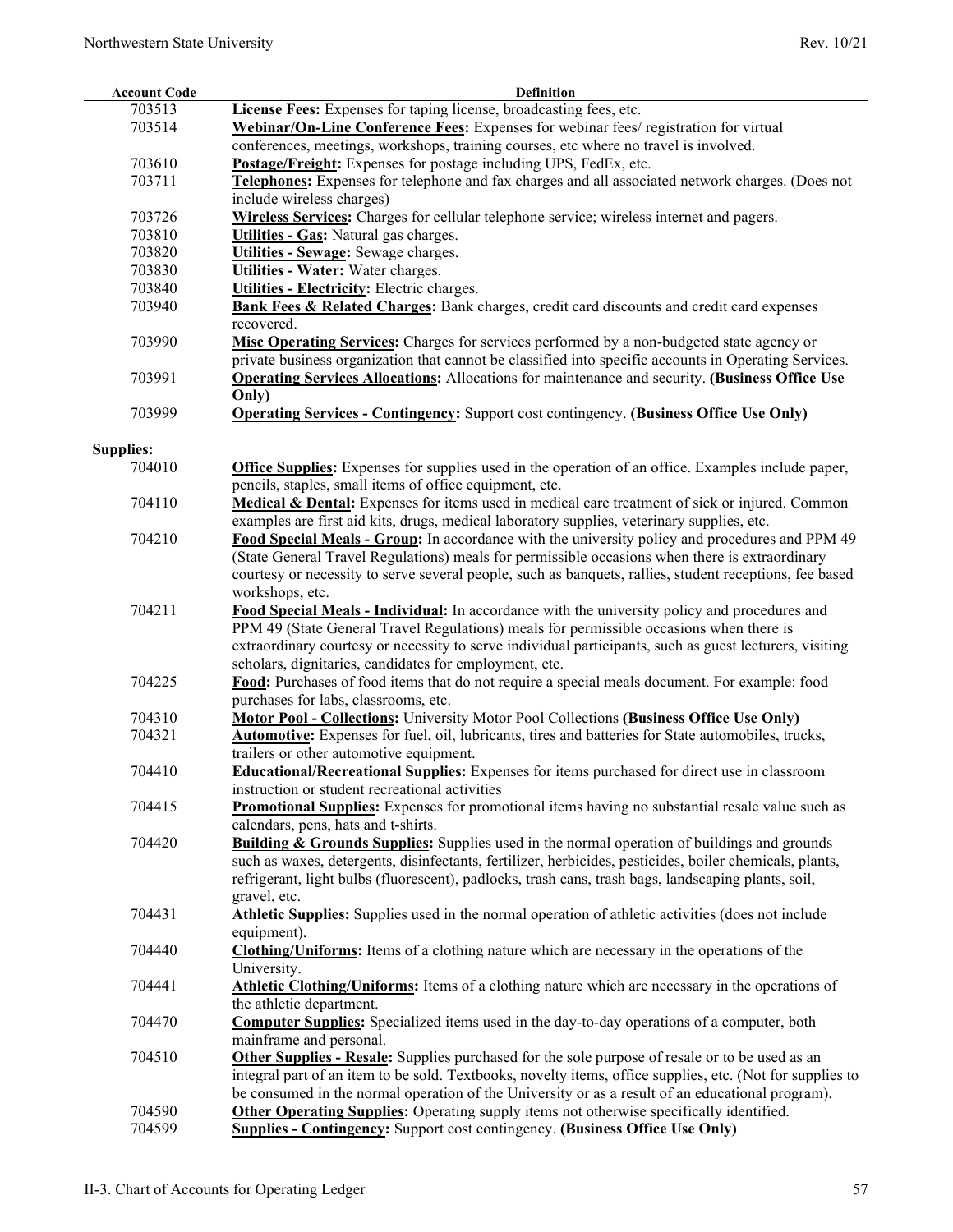| <b>Account Code</b>           | <b>Definition</b>                                                                                                                                                 |  |
|-------------------------------|-------------------------------------------------------------------------------------------------------------------------------------------------------------------|--|
| 704810                        | Stores Increase: Controlling account to be used consistently for purchase of inventory to be kept on                                                              |  |
|                               | hand and subject to requisition and use through the University Warehouse.                                                                                         |  |
| 704910                        | <b>Stores Decrease:</b> Controlling account for the requisition and usage of inventory handled through                                                            |  |
|                               | the University Warehouse.                                                                                                                                         |  |
|                               |                                                                                                                                                                   |  |
| <b>Professional Services:</b> |                                                                                                                                                                   |  |
| 705010                        | <b>Accounting &amp; Auditing:</b> Professional accounting and auditing services performed by sources                                                              |  |
|                               | outside of state government.                                                                                                                                      |  |
| 705110                        | <b>Management &amp; Consulting:</b> Professional management or management consulting performed by                                                                 |  |
|                               | sources outside of state government.                                                                                                                              |  |
| 705210                        | <b>Engineering &amp; Architecture:</b> Professional engineering or architectural services performed by                                                            |  |
|                               | sources outside of state government.                                                                                                                              |  |
| 705310                        | Legal: Professional legal services performed by sources outside of state government.                                                                              |  |
| 705410                        | Medical: Professional medical services performed by sources outside of state government.                                                                          |  |
| 705711                        | <b>Instruction:</b> Professional service contracts for instruction - does not include employees.                                                                  |  |
| 705735                        |                                                                                                                                                                   |  |
| 705810                        | Professional Svcs - IT: Professional service contracts for Information Technology.                                                                                |  |
| 705890                        | <b>Officials:</b> Charges for athletic/non-athletic event officials.<br>Other Professional Svcs: Professional services not otherwise specified.                   |  |
| 705899                        |                                                                                                                                                                   |  |
|                               | Professional Svcs - Contingency: Support cost contingency. (Business Office Use Only)                                                                             |  |
| <b>Other Charges:</b>         |                                                                                                                                                                   |  |
|                               | <b>Business Charges:</b>                                                                                                                                          |  |
| 706312                        | Write Off - Other: Used to charge off certain non-recurring and/or miscellaneous items such as                                                                    |  |
|                               | Financial Aid return to lender not charged back to the student's account, Federal/State audit                                                                     |  |
|                               | determinations, student cancellations/resignations processed for prior fiscal years, etc. after approval                                                          |  |
|                               | of the appropriate authority.                                                                                                                                     |  |
| 706320                        | <b>Cash Over/Short:</b> Used to record cash overages and shortages in activities having cash operations.                                                          |  |
| 706390                        | <b>Interagency Transfer:</b> The amount of funds transferred from one fund to another fund within an                                                              |  |
|                               | agency where services or goods are not exchanged. (Business Office Use Only)                                                                                      |  |
| 706391                        | Athletic I/A Transfer: The amount of funds transferred for athletic support.                                                                                      |  |
| 706410                        |                                                                                                                                                                   |  |
|                               | Awards - Other: Awards in sponsored activities such as rodeos, horse shows, student contest,                                                                      |  |
| 706420                        | plaques, etc.                                                                                                                                                     |  |
| 706520                        | <b>Game Guarantees:</b> Payments to intercollegiate teams.<br><b>Indirect Costs Recovered:</b> Used by accounting for recovery from grants and contracts of costs |  |
|                               | related to use of facilities, administration, etc.                                                                                                                |  |
|                               |                                                                                                                                                                   |  |
| 706534                        | Matching-CWSP-JLD: Matching of federal funds for student workers employed in JLD jobs under                                                                       |  |
|                               | the college work study program.                                                                                                                                   |  |
| 706536                        | Matching-SEOG: Matching of federal funds for SEOG.                                                                                                                |  |
| 706540                        | Matching-Other: Matching of federal, state, and other funds, not otherwise specified.                                                                             |  |
| 706550                        | Refund to Grantors: Funds remitted to grantors.                                                                                                                   |  |
| 706590                        | Grant Subawards: Awards, including subcontracts, of federal, state or private grants or contracts.                                                                |  |
| <b>Student Aid:</b>           |                                                                                                                                                                   |  |
| 706610                        | <b>Student Fellowships:</b> Stipends paid to students, usually in connection with federal grants.                                                                 |  |
| 706620                        | Student Awards: Payments to students for academic excellence and/or because of financial need;                                                                    |  |
|                               | designated as awards.                                                                                                                                             |  |
| 706630                        | Student Scholarships: Payments to students for academic excellence and/or because of financial                                                                    |  |
|                               | need; designated as scholarships.                                                                                                                                 |  |
| 706631                        | Athletic Scholarships: Payments to students designated as athletic scholarships.                                                                                  |  |
| 706633                        |                                                                                                                                                                   |  |
| 706635                        | <b>Student Exemptions: Legislative</b><br><b>Student Exemptions: Institutional</b>                                                                                |  |
|                               |                                                                                                                                                                   |  |
| 706637                        | <b>Student Exemptions: Board</b>                                                                                                                                  |  |
| 706638                        | <b>Dorm Scholarships:</b> Payments to students designated as dorm scholarship.                                                                                    |  |
| 706639                        | Faculty/Staff/Dependent Exemption: Registration fee waivers granted to Faculty, Staff,                                                                            |  |
|                               | Faculty/Staff Spouse and Faculty/Staff Children.                                                                                                                  |  |
| 706640                        | <b>Student Grants:</b> Grant payments made to students, e.g., Pell.                                                                                               |  |
| 706645                        | <b>CARES Act Grants:</b> Grant payments made to students for CARES Act.                                                                                           |  |
| 706650                        | Student Initial Grants: Initial grant payments made to students under SEOG.                                                                                       |  |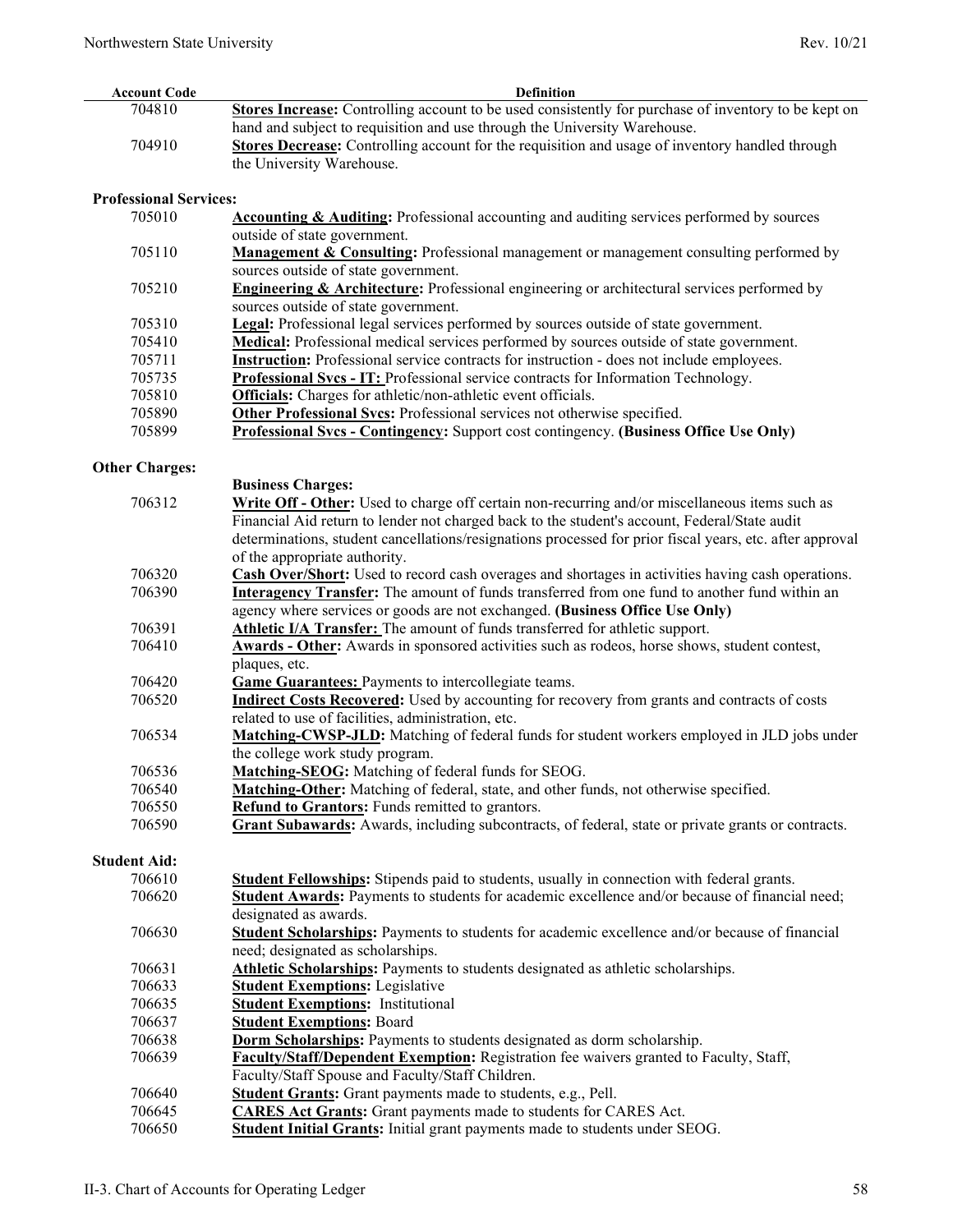| <b>Account Code</b>                 | <b>Definition</b>                                                                                                                                                                                    |
|-------------------------------------|------------------------------------------------------------------------------------------------------------------------------------------------------------------------------------------------------|
|                                     |                                                                                                                                                                                                      |
|                                     | <b>Loan Cancellations and Other Aid Costs:</b>                                                                                                                                                       |
| 706830                              | Other Collection Expenses: The amount charged for collection expenses other than cost of                                                                                                             |
|                                     | litigation, such as a commission paid to collection agency.                                                                                                                                          |
| 706831                              | <b>Collection Expense Received:</b> Amounts recovered from third party contractors to pay collection                                                                                                 |
|                                     | agency expenses based on the University's placement of these amounts owed with the University's                                                                                                      |
|                                     | contracted collection agency on their behalf.                                                                                                                                                        |
|                                     |                                                                                                                                                                                                      |
| <b>Other Miscellaneous Charges:</b> |                                                                                                                                                                                                      |
| 706990                              | Other Miscellaneous Charges: Miscellaneous charges not otherwise specified.                                                                                                                          |
| 706991                              | ULS Assessment: The amount assessed by the University of Louisiana System to the University.                                                                                                         |
| 706993                              | Other Charges - Lab School: The amount of salaries and related benefits reimbursed by the                                                                                                            |
|                                     | University for Lab School faculty.                                                                                                                                                                   |
| 706994                              | Civil Service & CPTP Fees: Charges allocated by State Budget Office for Civil Service and the                                                                                                        |
|                                     | CPTP program. (An inter-agency charge reported and budgeted in Other Charges)                                                                                                                        |
| 706999                              |                                                                                                                                                                                                      |
|                                     | <b>Other Charges Contingency:</b> Support cost contingency. (Business Office Use Only)                                                                                                               |
| <b>Capital Outlay:</b>              |                                                                                                                                                                                                      |
| 707010                              | <b>Land:</b> Expenses associated with the purchase of land                                                                                                                                           |
| 707015                              | Buildings < \$100,000: Expense associated with the purchase or construction of a facility for less                                                                                                   |
|                                     | than \$100,000                                                                                                                                                                                       |
| 707020                              | <b>Buildings &gt; \$100,000:</b> Expense associated with the purchase or construction of a facility for                                                                                              |
|                                     | \$100,000 or more                                                                                                                                                                                    |
|                                     | Livestock: Purchase of livestock                                                                                                                                                                     |
| 707025                              |                                                                                                                                                                                                      |
|                                     |                                                                                                                                                                                                      |
| <b>Improvements:</b><br>707110      |                                                                                                                                                                                                      |
|                                     | <b>Land Improvements <math>\leq</math> \$100,000:</b> Cost of improvements that physically alter the land costing less                                                                               |
|                                     | than \$100,000. Examples include major landscaping projects, improving roadways or parking                                                                                                           |
|                                     | areas, sidewalks, etc.                                                                                                                                                                               |
| 707115                              | <b>Land Improvements &gt; <math>\$100,000</math>:</b> Cost of improvements greater than \$100,000 which physically<br>alters the land.                                                               |
|                                     |                                                                                                                                                                                                      |
| 707120                              | <b>Building Improvements &lt; \$100,000:</b> Cost of renovations and improvements which physically alter<br>existing buildings and facilities costing less than \$100,000.                           |
| 707125                              |                                                                                                                                                                                                      |
|                                     | <b>Building Improvement &gt; \$100,000:</b> Cost of renovations and improvements which physically alter<br>existing buildings and facilities costing more than \$100,000.                            |
|                                     |                                                                                                                                                                                                      |
| 707130                              | Improvements other than Land and Buildings < \$5,000: Improvements to capital outlay that                                                                                                            |
|                                     | cannot be specifically identified as land or building improvements costing less than \$5,000.                                                                                                        |
| 707135                              | <b>Improvements other than Land and Buildings &gt; <math>\$5,000</math>:</b> Improvements to capital outlay that                                                                                     |
|                                     | cannot be specifically identified as land or building improvements costing \$5,000 or more                                                                                                           |
| <b>Machinery &amp; Equipment:</b>   |                                                                                                                                                                                                      |
| 707210                              | <b>Automotive - \$1,000 - \$4,999:</b> Acquisition of automobiles, trucks, trailers, boats, including heavy                                                                                          |
|                                     | movable and light purpose vehicles with titles and/or registrations costing between \$1,000 and                                                                                                      |
|                                     | \$4,999.                                                                                                                                                                                             |
| 707215                              |                                                                                                                                                                                                      |
|                                     | <b>Automotive &gt; \$5,000:</b> Acquisition of automobiles, trucks, trailers, boats, including heavy movable<br>and light purpose vehicles with titles and/or registrations costing \$5,000 or more. |
|                                     |                                                                                                                                                                                                      |
| 707220                              | <b>Equipment - Computers - \$1,000 - \$4,999:</b> Computer and computer-related equipment, including                                                                                                 |
|                                     | audio/visual costing between \$1,000 and \$4,999.                                                                                                                                                    |
| 707225                              | <b>Equipment - Computers &gt; \$5,000:</b> Computer and computer-related equipment, including                                                                                                        |
|                                     | audio/visual costing \$5,000 or more.                                                                                                                                                                |
| 707230                              | <b>Equipment - Educational and Research - \$1,000 - \$4,999:</b> Equipment used for instruction,                                                                                                     |
|                                     | recreation or cultural enrichment costing between \$1,000 and \$4,999.                                                                                                                               |
| 707235                              | <b>Equipment - Educational and Research &gt; \$5,000:</b> Equipment used for instruction, recreation or                                                                                              |
|                                     | cultural enrichment costing \$5,000 or more.                                                                                                                                                         |
| 707240                              | Equipment - Grounds and General Plant - \$1000 - \$4,999: Equipment used for construction or                                                                                                         |
|                                     | maintenance of grounds or the general plant. Examples include vacuum cleaners, carpet cleaners                                                                                                       |
|                                     | and buffers, household item, lawn maintenance equipment and power tools costing between \$1,000                                                                                                      |

and \$4,999.